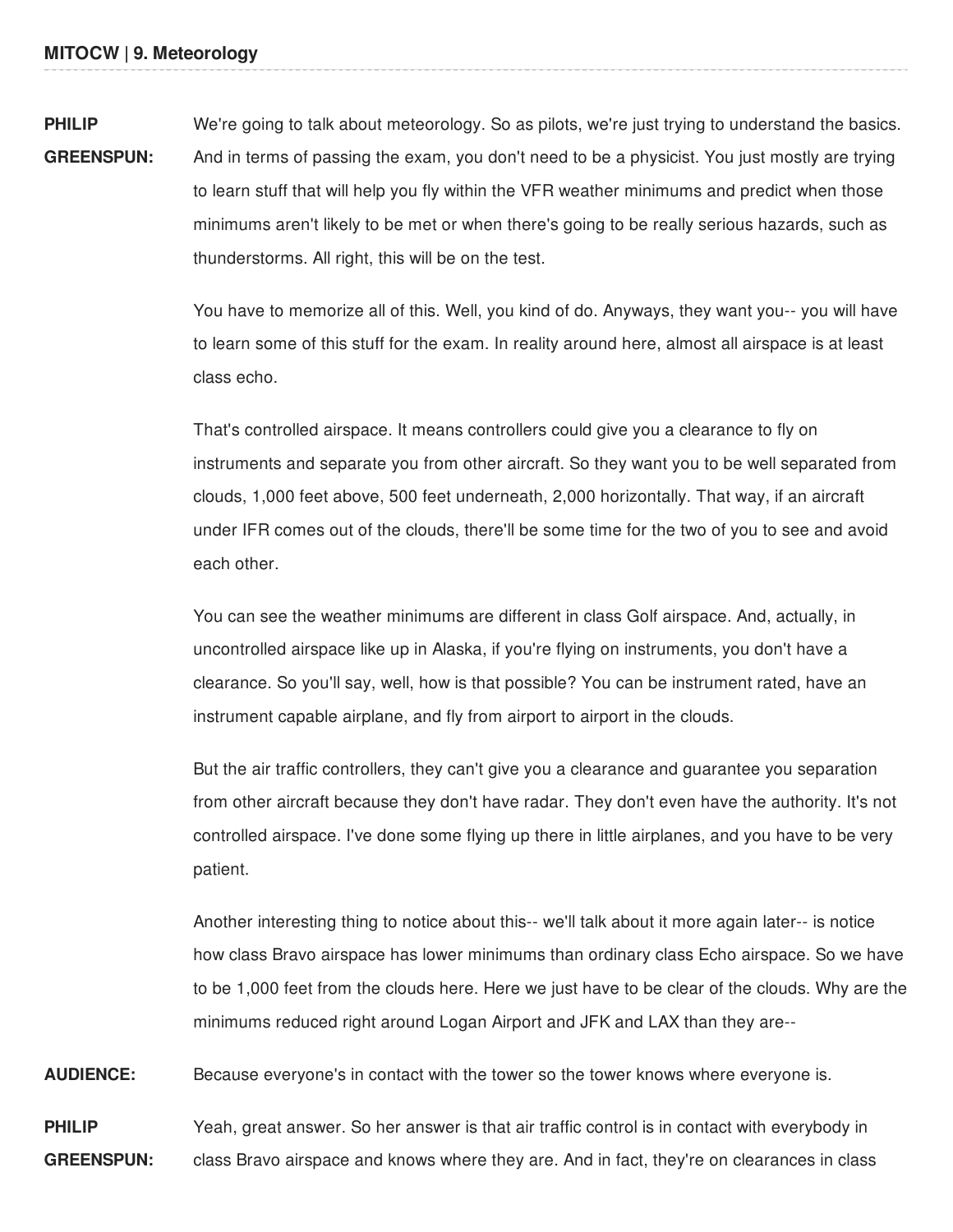Bravo airspace, so they're being told what to do. Fly this heading. Fly that heading. Maintain this altitude.

Great answer. All right, so how do we know if the weather minimums are going to be maintained? Let's talk about weather theory. So raise your hand if you're a science major here as opposed to engineering? Where are the smart scientists?

All right, Francis. So the science approach to this task would be to say if we could just assume that humans are only 4 inches tall, then we could build some really great aircraft. And we'll get into that in a moment. Just think about that. If you're a scientist, how much flexibility can you have compared to being an engineer?

All right, so let's look at the atmosphere that we do have. Mostly, the troposphere tops out around 40,000 feet according to this chart. And that's where most of the water vapor is and, therefore, most of the weather, also the higher temperatures. You can see it actually does get warm again way up high in the thermosphere. This is in kilometers on the left.

So you can see that part of the earth that we're flying through is really just, I don't know, probably around 20 kilometers and down. What did I say? Said he could go up to 65,000 feet in this F-22.

So that's what? That's a little over 10 miles. Yeah, it's about 20 kilometers, somewhere in that neighborhood. Anyway, so not too many people are going higher than just the bottom 0 through 20 on this chart.

All right, who's concerned about global inequality? Raise your hand. Awesome. Well, you'll be pleased to know that so is the FAA. And this figure here shows you why it's warmer at the equator than up at the North Pole. There's the same amount-- we're missing a little bit of tilt here, but that's OK.

There's the same amount of incoming solar radiation, but it gets spread out over a larger portion of the earth up near the poles. All right, so this is where guys like Francis have it easy. If you want to understand something, you just say, well, you know, I've got an earth, and it's pretty much the same as the existing earth. It just doesn't have any water on it.

And it doesn't rotate, and it's not tilted with respect to the sun. So now I'll do my analysis. And I'll publish my paper. And I'll get tenure, and your problem is solved.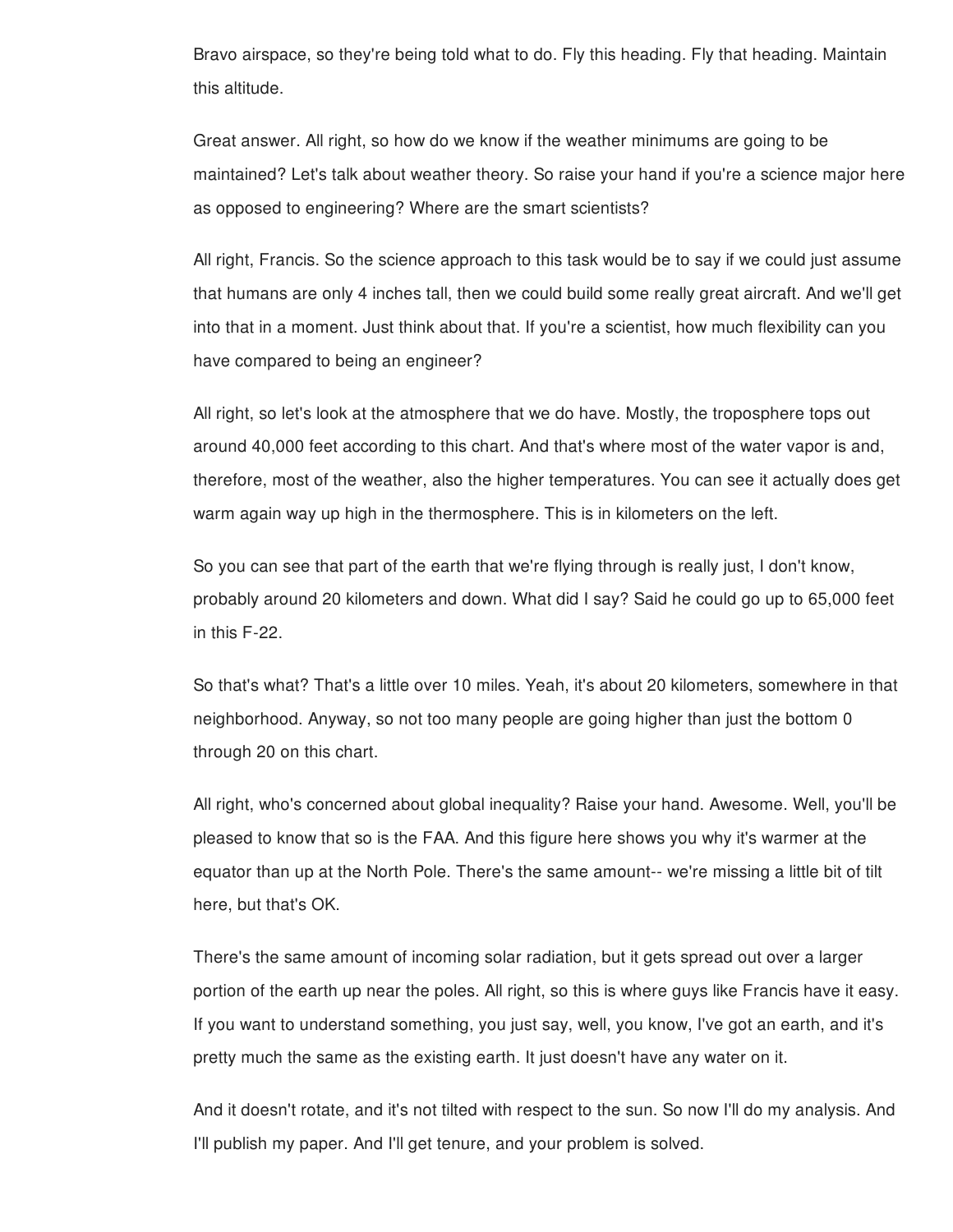Let's see. What would happen here? In a non-rotating, non-tilted waterless earth, it would get hotter at the equator, and the air would rise up from the heat. So we can see that here. So we would have low pressure right there at the equator.

And then the air would circulate up, and we would have high pressure up at the polls. Does that makes sense to everybody? All right, great, problem solved. We can go home. Unfortunately, as engineers, we have to deal with the real world a little bit more.

So if we're spinning around the Earth, We're going to end up with these three cells and in each hemisphere. And in this case, you end up still with a low pressure at the equator. But then you get a high pressure with all the air sinking down here. And you get still low pressure-- you still get high pressure up at the polls and low pressure down here.

See if I got that right. High. I should be high. It says high pressure at 30 degrees North. Oh yeah, high, high, that's good. And, yes, and low and low.

All right, we got that right. It gets more confusing as you see. OK, so the circulation-- one thing that the FAA wants you to know is that it's heat exchange that drives the weather. So the weather is basically a function of the sun heating up the earth. And then it's not uniform, so the heat gets pushed from one part of the earth to another. And all of this unequal heating is responsible for the altimeter varying, for wind blowing around.

Pretty much every phenomenon that is of interest to pilots is caused by heat trying to move from the hotter parts of the earth to the colder parts of the earth. We'll talk a little bit more about these. But notice there's parts of the earth that are windier than others. Unfortunately, we're in one of the windier parts.

OK, so you also have to know as a pilot just what an isobar is. That's a line of equal pressure. And that tells you-- that gives you an idea of how the wind is going to move. We'll see that in a minute. The tighter the isobars, the more dramatic the pressure change in a region.

And it's the pressure gradient force that's causing the wind to flow from the high to the low pressure. So you might think on this chart, for example, that wherever you see an L and an H that you would just draw a vector of wind from one place to the other, right? That kind of makes sense. However, there is Coriolis force. This is for Francis, the science major. Francis, what course are you?

**AUDIENCE:** I'm course 9, so [INAUDIBLE].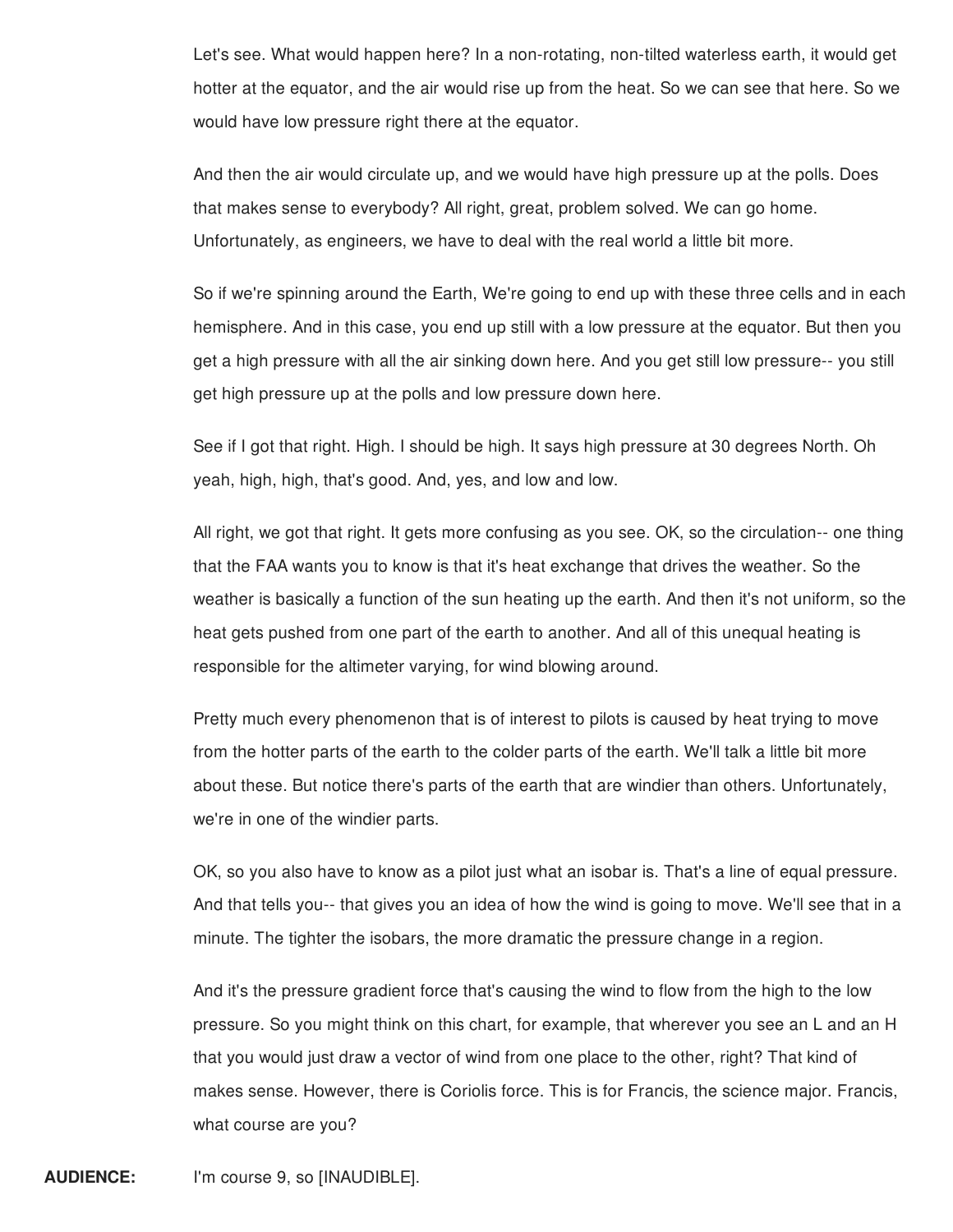**PHILIP**

Oh. All right, so scientists wear lab coats.

## **GREENSPUN:**

## [LAUGHTER]

Coriolis force is a fake news force formerly known as fictitious. So you can see they're throwing the ball straight. But because they're on a rotating platform, it's apparently curving.

So camera is mounted to the ground, and we'll see the ball going straight. They're going to draw you a little dash line at one point so you can see the path is actually straight. So the ball has an inertia. Basically, once it's launched, it wants to keep doing whatever it was doing. And this guy's white lab coated colleague just moves away from where the ball was going. Whoa.

All right, everybody's got that? That's Coriolis force for you. What happens when we do this on the earth? So think about it. You have a parcel of air that's moving with the earth at the equator.

If you displace it up to a higher latitude, it still has that velocity. But now the Earth isn't spinning as fast. So it ends up essentially moving a little bit to the right. That is the fundamental insight just as you saw in that video. You'll have to go home and think about that a little bit. But, basically, I think the most effective way to think about it is just that a parcel of air that was the equator wants to keep moving as if it were still at the equator, but it's not there anymore, so it moves relative to the underlying earth.

If you combine the Coriolis force and the pressure gradient, then you get the actual wind direction. And the trend as seen here-- eventually, there's so much Coriolis force over so much time that the wind actually moves exactly 90 degrees to where you think it should move. It flows along the isobars instead of perpendicular across them. So there you have a couple pressure systems and you see that the wind is circulating around these lows and highs rather than flowing directly from one to the other as you'd expect.

All right, who would like to become a helicopter test pilot? Raise your hand if that sounds like a fun job. OK, so when you're developing the manual for your Sikorsky helicopter, you've got to go somewhere where the wind is calm. Where would you all suggest going now that you've seen this chart? What's your name, sir? Sorry.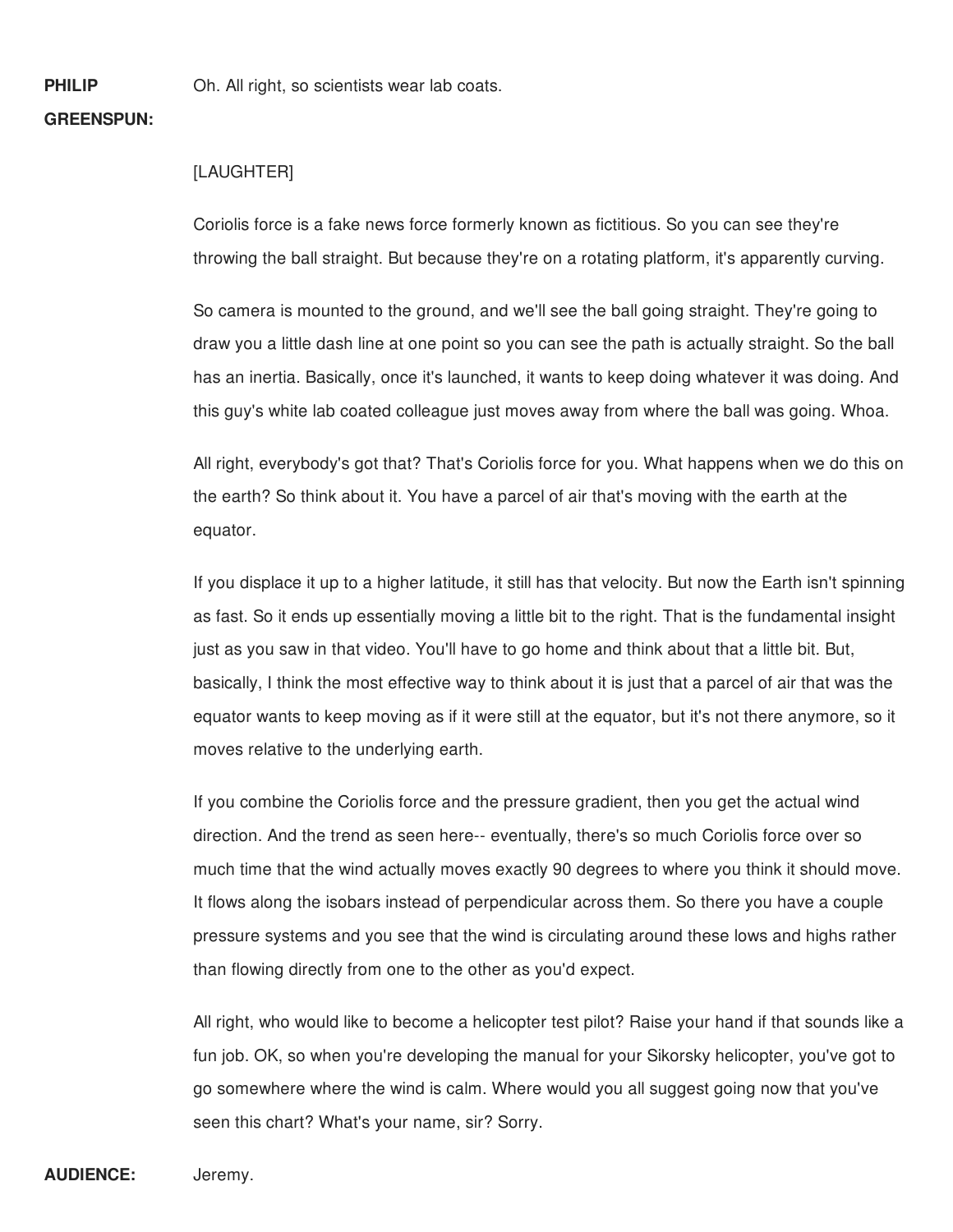**PHILIP GREENSPUN:** Jeremy, where do you want to go? You're going to take your Sikorsky helicopter and you're going to write the POH.

**AUDIENCE:** [INAUDIBLE] Florida.

**PHILIP GREENSPUN:** Florida. Sikorsky, which is headquartered in Connecticut, they have a big flight test facility. I believe it's in Palm Beach. So there you have it. They thought just along the same lines as you, and they'll be in the horse latitudes.

> There's a whole bunch of-- nobody really knows why it's called the horse latitudes. One idea is that the ships-- since there's no wind in those latitudes, they have to find a current, and then they get pulled along by the current as if they were on a horse. All right, surface friction is a little bit complicated. It tends to drag down the wind. You'll have to study this vector diagram on your own.

> But, really, from the FAA's point of view, they just want you to know mostly that the wind 2,000 or 3,000 feet up is going to be different from the wind on the surface. Because of surface friction, it will be less intense and in a slightly different direction. OK, vertical circulation of the air. I think you're going to be OK if you just remember that warmer air is lighter than colder air. That's all that you pretty much need to know.

OK, local wind patterns. If you heat up the shore line, the air will rise off the shore and pull in air from the ocean during the daytime so you get that sea breeze. And then at nighttime, the opposite happens, so you get a land breeze. So there are some of these predictable local weather patterns.

The bigger ones have to do with atmospheric stability. If you have a stable atmosphere, meaning that a displaced parcel of air tends to get pushed back down to wherever it was, then you get these weather characteristics where you're not going to be bumped around in your aircraft. You're going to have trouble seeing, and you're going to see clouds that are basically flat, these stratiform clouds here that you see on the right. If it rains, it's just going to rain all day. It's going to be a typical miserable New England day where it rains all the time, or Seattle, I guess, is like that as well.

Well, what about if the air once displaced tends to want to keep being displaced? If it rises up a little bit, it keeps rising. Then you have these clouds with vertical development. And the good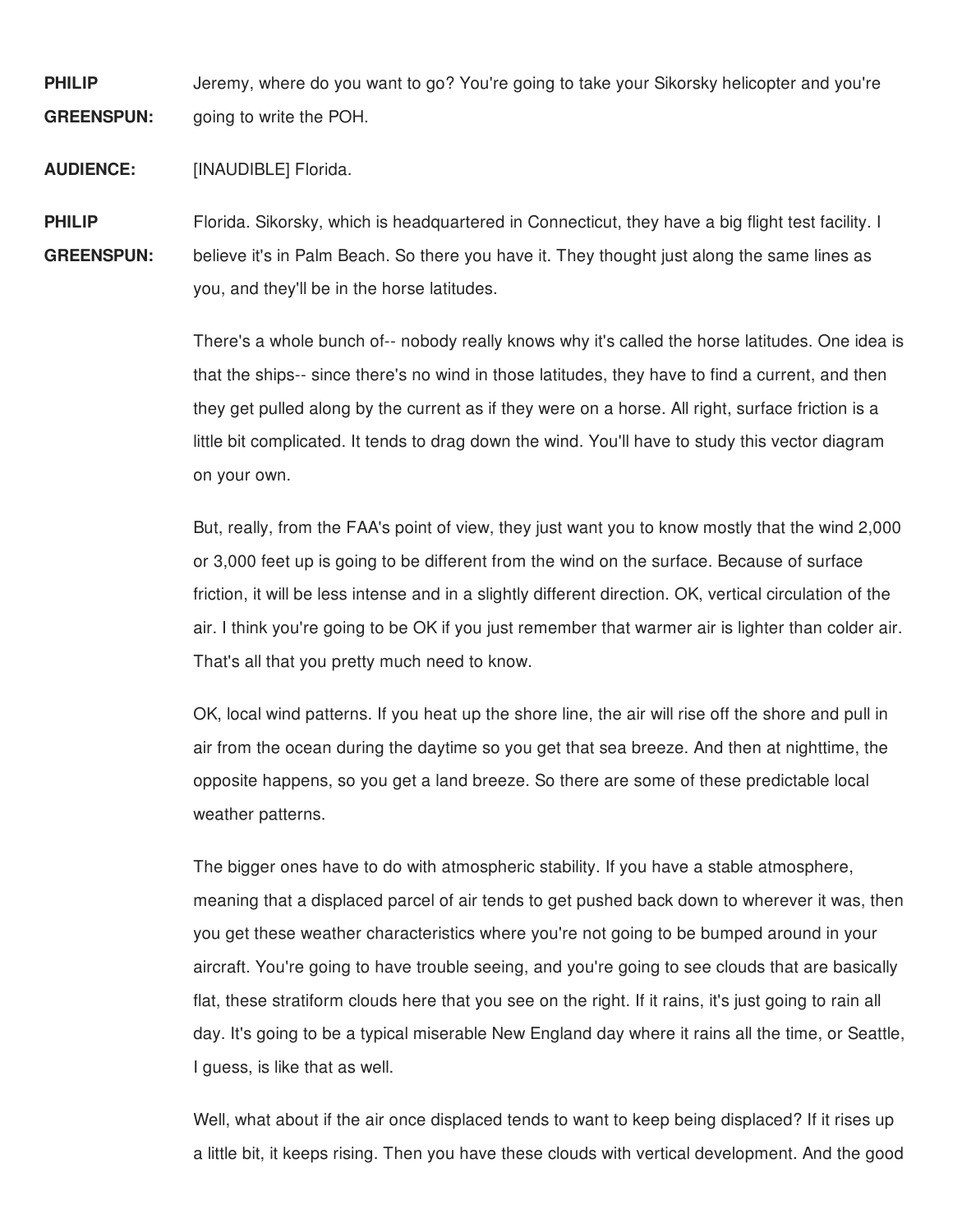news is you can see really well.

You're not going to have an obstruction to visibility unless you're in heavy rain. And the rain won't be all day, every day. It'll be showery, but it'll be very turbulent if you get into that cloud or maybe right underneath that cloud.

OK, what about the profile of the atmosphere? Let's have a look at this. So on the right-- I wonder if this is actually my newest version of the presentation. We'll see. I corrected an error.

On the right, you can see that for every 1,000 feet you go up. So we go from 0 to 1,000 feet up. The temperature is gone from 18 Celsius to 15, so it's lapsed by 3 degrees. And the dew point has gone down by half a degree. Does that makes sense?

The air goes up, it's lower pressure. This is called an adiabatic process. I was not a chemistry major, but I think that means that we're not adding or taking away heat from the air. We're just moving it. So the temperature and dew point spread, actually does get narrower.

You can see as we rise up to 5,000 feet that the spread has gone down to 2 and 1/2 degrees because the dew point is not falling nearly as fast as the overall temperature. Does that make sense? So I think this conceivably could be an FAA test question that the dry adiabatic lapse rate is 3 degrees.

OK, then the moist air is lapsing only at 2 degrees. So this figure shows you going from 0 to 1,000 feet, and from 1 to 2,000 feet, we were dropping 3 degrees per thousand feet. After that, we're dropping only 2 degrees per thousand feet. And once the temperature dew point spread goes to 0, that's when a cloud happens. So the air can't hold anymore water vapor. And when the temperature and dew point meet, the water vapor turns into water, and now you've got a cloud.

All right, so you might ask yourself, well, why is this air moving at all? Why does it start moving? One thing that can start it moving is a mountain range. So the air gets pushed by a wind coming from the left side of the slide up the top of the mountain. And at that point, it will condense into a cloud. Just let you absorb that cloud here for a minute.

Notice also that relative humidity is just another way of stating the temperature dew point spread. So here temperature and dew point are pretty close, 10 and 15 or 15 and 10. So we've got relative humidity of 80%. Over here, they're quite far apart. The temperature is 23, and the dew point is minus 2. So the relative humidity is low.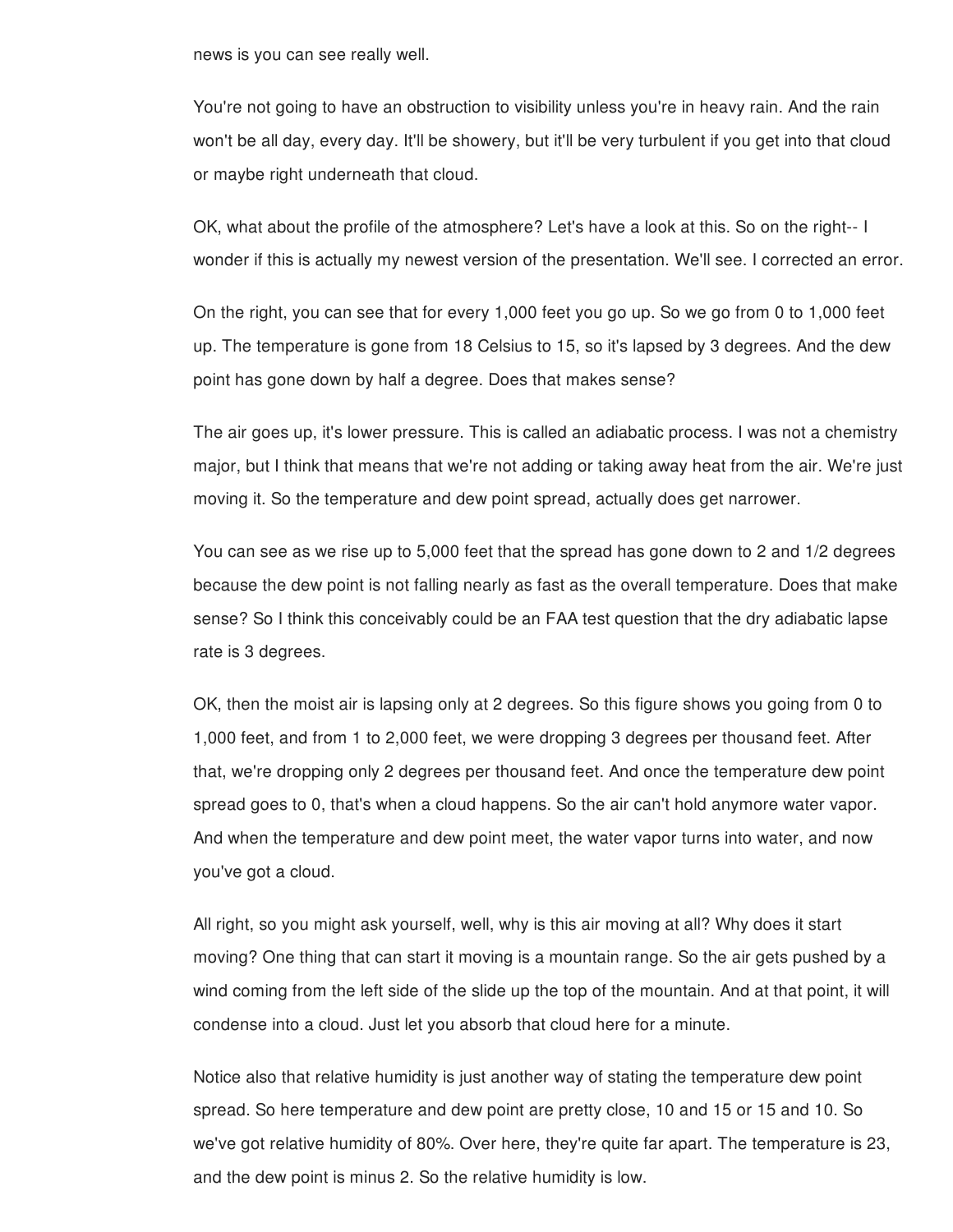OK, you've heard that there's a cold front coming in and we have all these thunderstorms. Well, this is why. The cold air is denser than the warm air. So it pushes the warm air up. And at that point, you get clouds forming, and you get thunderstorms all along the line of the cold front.

OK, so what if you have stable air? Let's have a look at this. You end up-- Let's see. We've gone from 0, to 1, to 2, and we're only dropping-- actually, we're not dropping at all. And then we're back up. This is an inversion.

OK, so, basically, the air temperature is pretty constant as we go up. So if a parcel of air rises up into the atmosphere, it's not going to be warmer than the surrounding air, so it doesn't want to keep rising. OK, what if it's unstable? So look at this by contrast.

The environmental air temperature is lapsing at a higher than standard rate. It's going down 4 degrees Celsius per thousand feet. And this parcel of air that was in equilibrium down at sea level is still warmer than the surrounding air, and, therefore, it wants to keep rising. Does that make sense?

So, basically, if it goes up and it wants to keep going up, that's unstable and a perfect situation for forming thunderstorms, which we'll talk about shortly. Temperature inversion like we saw on that earlier slide where it was actually a little bit warmer here, that tends to keep air where it is, and, therefore, you end up with poor visibility and haze because all the stuff that's obscuring your visibility is just staying underneath the inversion. It's kind of a common phenomenon I think in some of these basins like Los Angeles. Talk about an inversion, and ordinary people think about that, and hear that term, and worry about it.

Most frequently-- you're going to I think see this on a test maybe-- is phenomena having to do with the ground radiating back heat into the atmosphere or into space at night. Tends to make the ground cold and the air right next to the ground cold, whereas the air just slightly higher than that, a couple thousand feet up, hasn't changed the temperature too much. So the terrestrial radiation on a clear still night can cause a temperature inversion. We talked about this earlier when the temperature and dew point meet, and that's when the water vapor will condense.

Frost. When the dew point is below freezing and you have a surface that's cold, then you will get-- maybe it's cold because it radiated its heat back out into space at night, for example.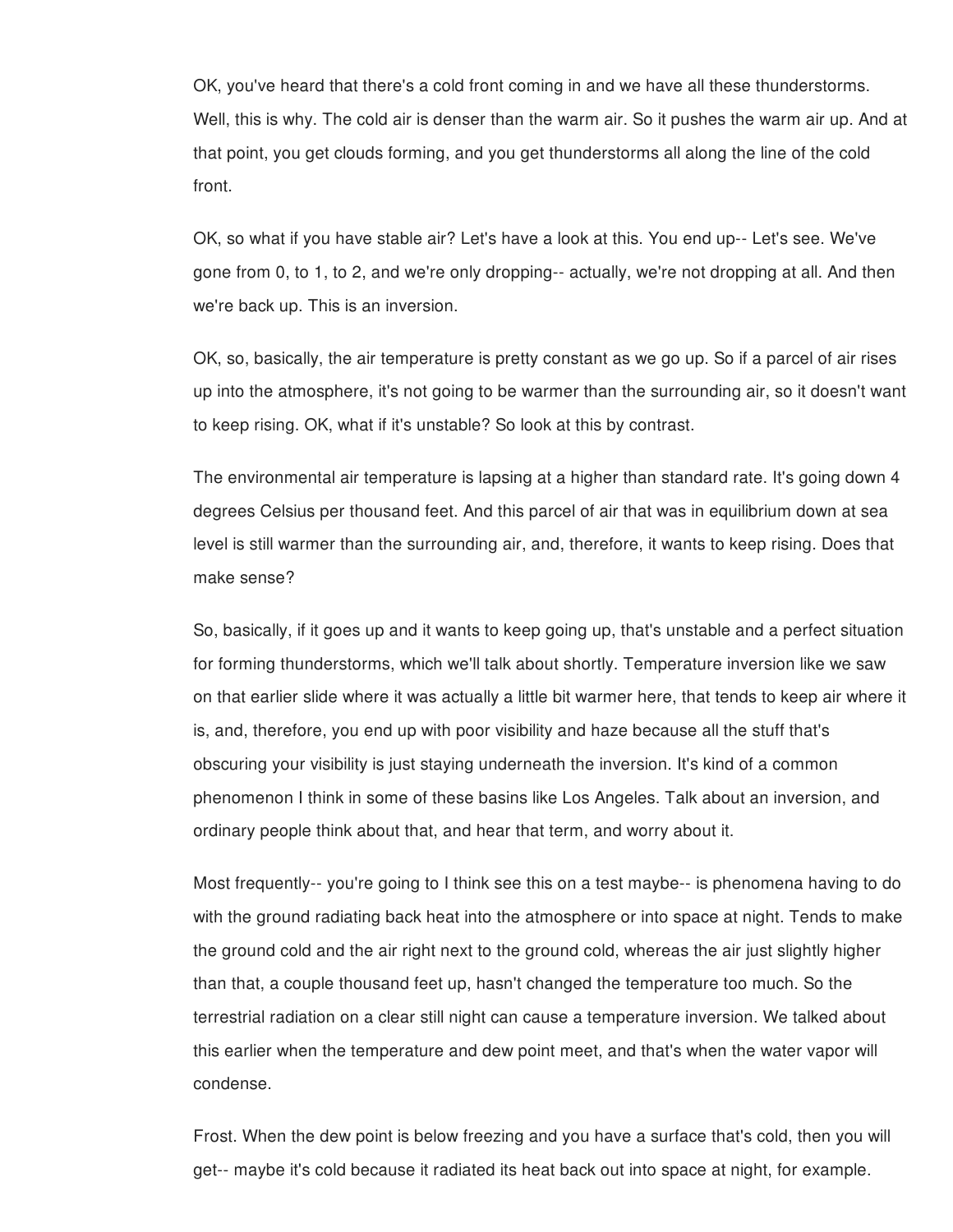That's when you get frost forming. And you want to definitely clear that off your aircraft before you go anywhere because it messes with the smooth flow of the air, so the wing becomes much less efficient even if the shape hasn't changed that much.

All right, let's look at the kinds of clouds. You've got basically-- the prefix to the cloud tells you what height it is. And then the second part of the word tells you kind of the shape of the cloud.

So I'll just let you absorb this a little bit. If it says nimbo, yeah, cumulonimbus or nimbostratus, that means it's raining. Towering cumulus is bad if they talk about that. And cumulonimbus is the worst. That's just another fancier way of saying thunderstorm.

OK, so here's your Latin lesson for today. Unfortunately, I didn't study Latin. It would have been nice when I went to Peru to be able to communicate with the locals in Latin America. OK, that wasn't funny I guess.

## [LAUGHTER]

If you have low clouds, the main hazard to worry about is the icing. If the water is supercooled, that's the worst. You can usually get a forecast of that. You'll get AIRMETs for icing, and they might talk about supercooled water is a hazard. I guess this might be an exam question.

Stratus clouds form when moist, stable air flows upslope. But just remember stable usually means the flat clouds, stratiform clouds. And unstable is where you get the cumuliform clouds.

So same deal. Those altocumulus are going to be much more turbulent and probably more severe icing potential. The high clouds-- it's so cold in the high atmosphere that the maximum amount of water that can be stored is pretty low, and, therefore, you don't tend to get ice when it's below say minus 15 degrees Celsius. There just isn't a whole lot of moisture to begin with.

OK, so this is what as a GA pilot you're more likely to have to worry about. You're probably not going to be up at 25,000 feet in your Piper Warrior. But you could be underneath a cumulus cloud. I will tell you that if you have passengers and there is low cumulus clouds, you desperately want to get above those.

So let's say there's a bunch of cumulus clouds at 4,000 or 5,000 feet. You can climb probably to 8,000 or 10,000 feet in a light airplane, and that'll be much, much smoother. So as soon as you get above the cumulus clouds, that's where the air tends to smooth out, and it'll be much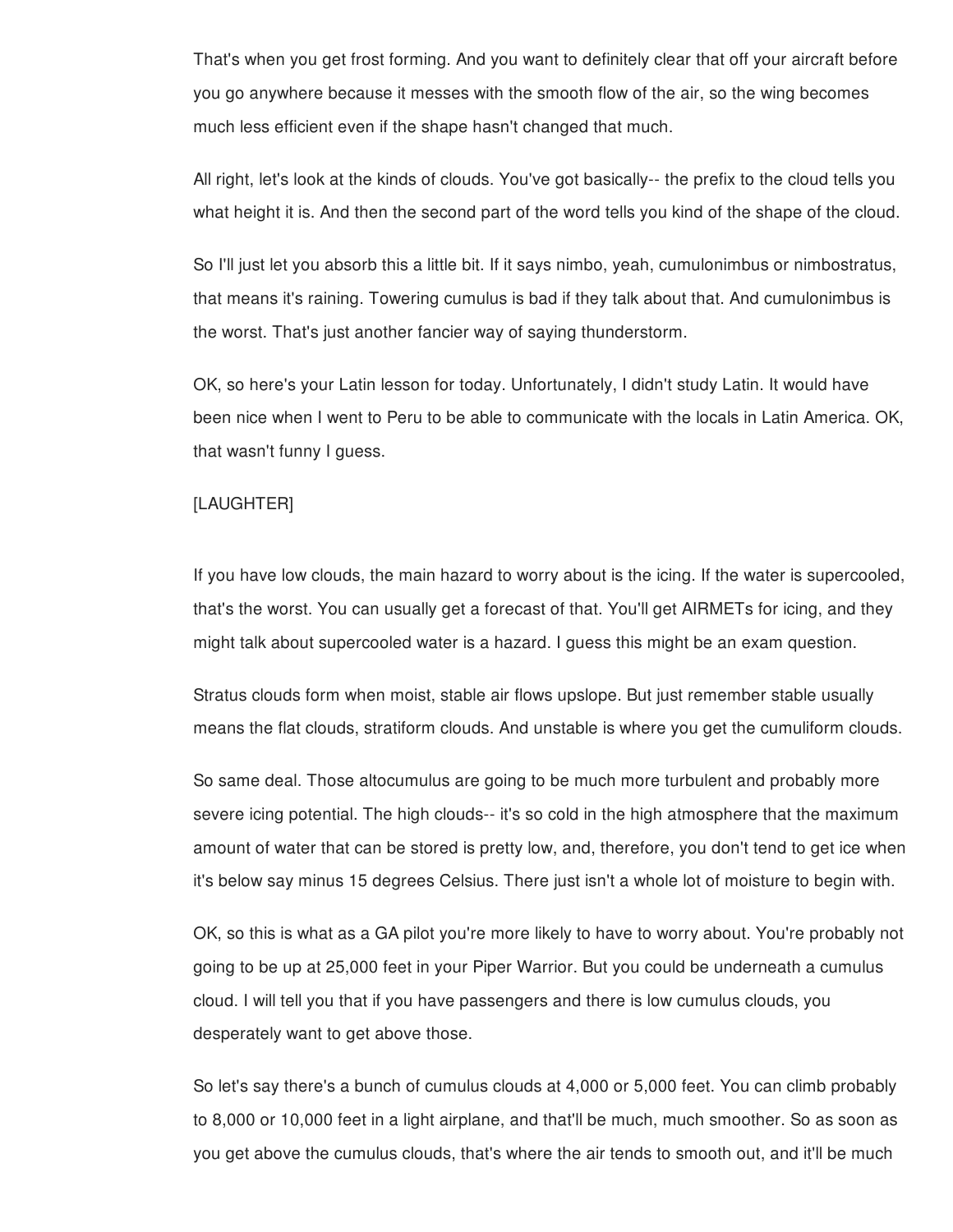more comfortable. But if it's a towering cumulus cloud, they may go up to as high as 60,000 feet down in Texas. And you really can't get over them in anything short of an SR-71 or maybe last as F-22. Even the latest Gulfstreams only go to 51,000, I believe.

OK, so thunderstorms are the worst hazard. Even the airliners get in trouble and thunderstorms with hail smashing into the windshield and turbulence that can bend stuff. So how do you predict if you're flying along-- well, if you're preparing to go on a flight, how do you predict where the clouds are likely to be? One thing you do is look at the temperature dew point spread. The FAA tells you to use a lapse rate of 2.5 degrees Celsius to figure out where the clouds will be.

So if there is a 10 degree temperature dew point spread, then you should expect the clouds to have a base at about 4,000 feet. There's a typo in the slide. Sorry about that. I thought we had the new version in the Dropbox. The temperature lapses at 3 for the dry adiabatic air. You remember that?

And the dew point's at 0.5. So if we go back to that figure-- I think it was our-- yeah. Yeah, if we go back here, you remember this? We went from 18, to 15, to 12. And the dew point, meanwhile, is falling from 3, to 2 and 1/2, to 2. So that's why.

It's 2.5 as a rule of thumb. That's not great, but you can actually-- Just look at METARs around the country, and I think you will see because they give you the basis of the clouds and the ceilings. I think you usually will see that it's reasonably close to this formula but almost never spot on.

OK, this is worth studying. I'm not going to cover it completely here. But some of these are exam questions. Advection fog-- I think I remember they like to ask about that, when the warm moist air moves over a cool surface along coastlines. So I think that makes sense.

Maybe that's what they're having in California a lot of the time. They have the fog over the coastal areas. And radiation fog-- also, in the Western deserts, oftentimes, there's fog in the morning. So I think you're advection fog would be a coastal phenomenon. And the radiation fog, something they can have in a place like Arizona or Palm Springs.

OK, the FAA loves this. If you see ice pellets, you probably shouldn't be flying. But they want you to know that if you do see ice pellets, how did they arrive? Well, they had to be freezing rain up higher. So don't climb in hopes of getting out of the ice pellets because then you'll have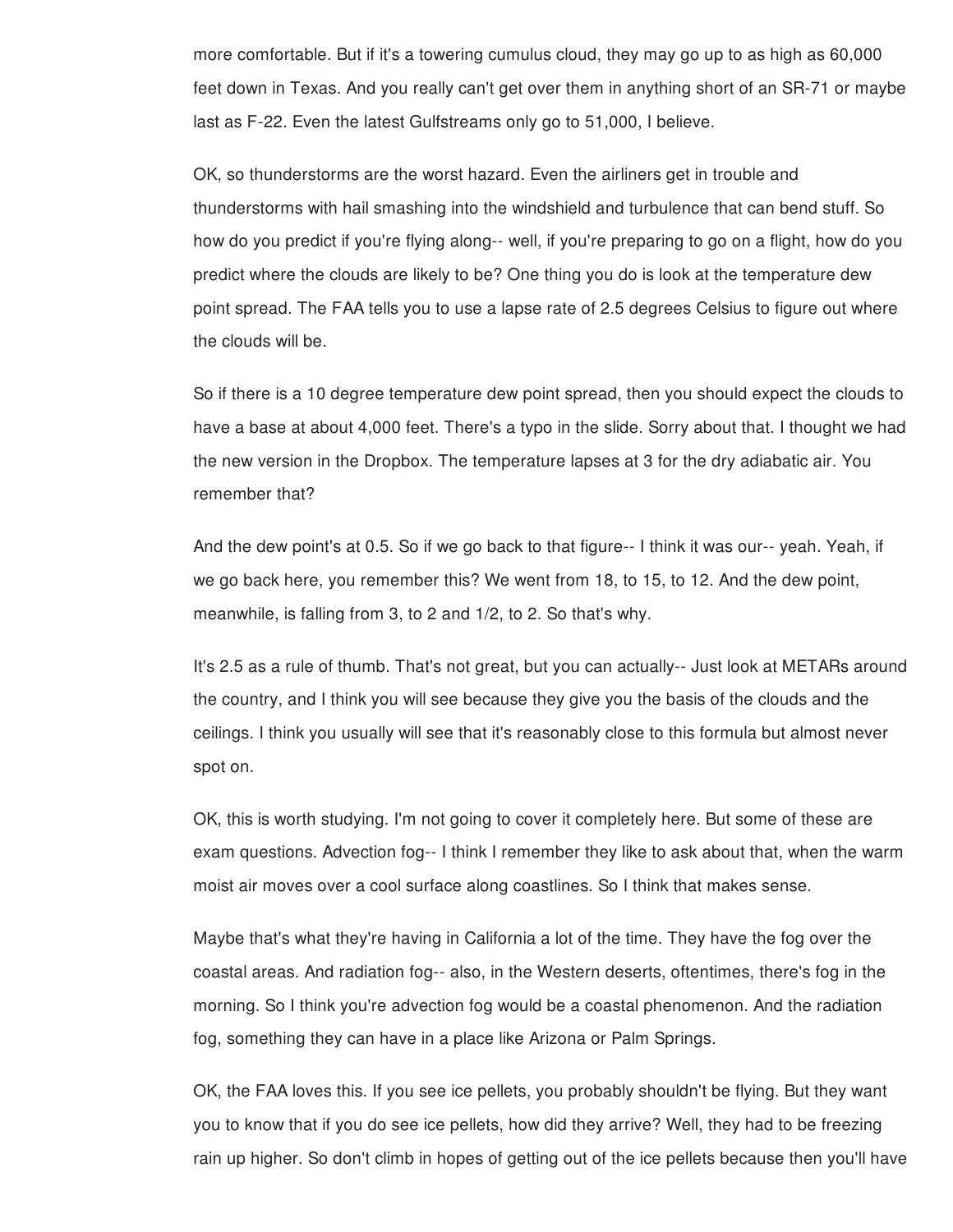freezing rain on your airplane which is probably the worst kind of icing-related hazard.

OK, airmasses. You can just have a look here. If you hear that there's a polar airmass coming in, it's going to be cold, not too exciting. Might be a question.

Fronts, they do want you to see-- be able to read one of these maps. They may occasionally asked you a question. So one thing to remember is the cold front has the pointy spikes like icicles. So if you can remember that, you'll be pretty good. There's a cold front. Again, you can just read this and study it at your leisure.

I guess they might want you to remember that the front is the boundary between two air masses. OK. Here's a typical drawing where they'll show you the cold fronts and the warm fronts. When there is a front, how do you know when the front has gone through? Well, the temperature's changed and the wind's changed, simple as that.

Here's a little explanation of what you can expect when a cold front goes through. Everybody is happy with that? OK. When a warm front goes through, it gets warmer afterwards. Yeah, so the warm front produces, as you can see, light to moderate rain, drizzle, visibility is bad. That's actually the important thing here. The visibility gets poor. And then it becomes fair and haze, whereas the visibility becomes really good after a cold front comes through.

Occluded fronts-- same deal, bad visibility. All right. Let's talk about hazards. This is more important. So this is a summary of where heat is released into the atmosphere versus absorbed by water. So as the water goes, for example, from vapor to liquid, it releases heat. So that's exactly what's happening when it's raining in a thunderstorm. And that's not a good thing.

All right. So here's the FAA's chart of a cumulus cloud forming. So you can see the lapse rate over here in the ambient atmosphere. It's going from 28 to 24 down to 21. So it is, at least initially, higher than standard lapse rate. So this warm air-- it starts at 28. And then it drops only to 25. So it's still warmer than the surrounding air. So it goes into becoming this big, nasty cloud.

There's this-- you can see-- if you don't want to look at the summaries of weather forecasts, you can look at these shards of lifted index. Here, it shows the difference between minus 18 and minus 11, minus 7. That gives you a measure of the thunderstorm potential. There are charts of that.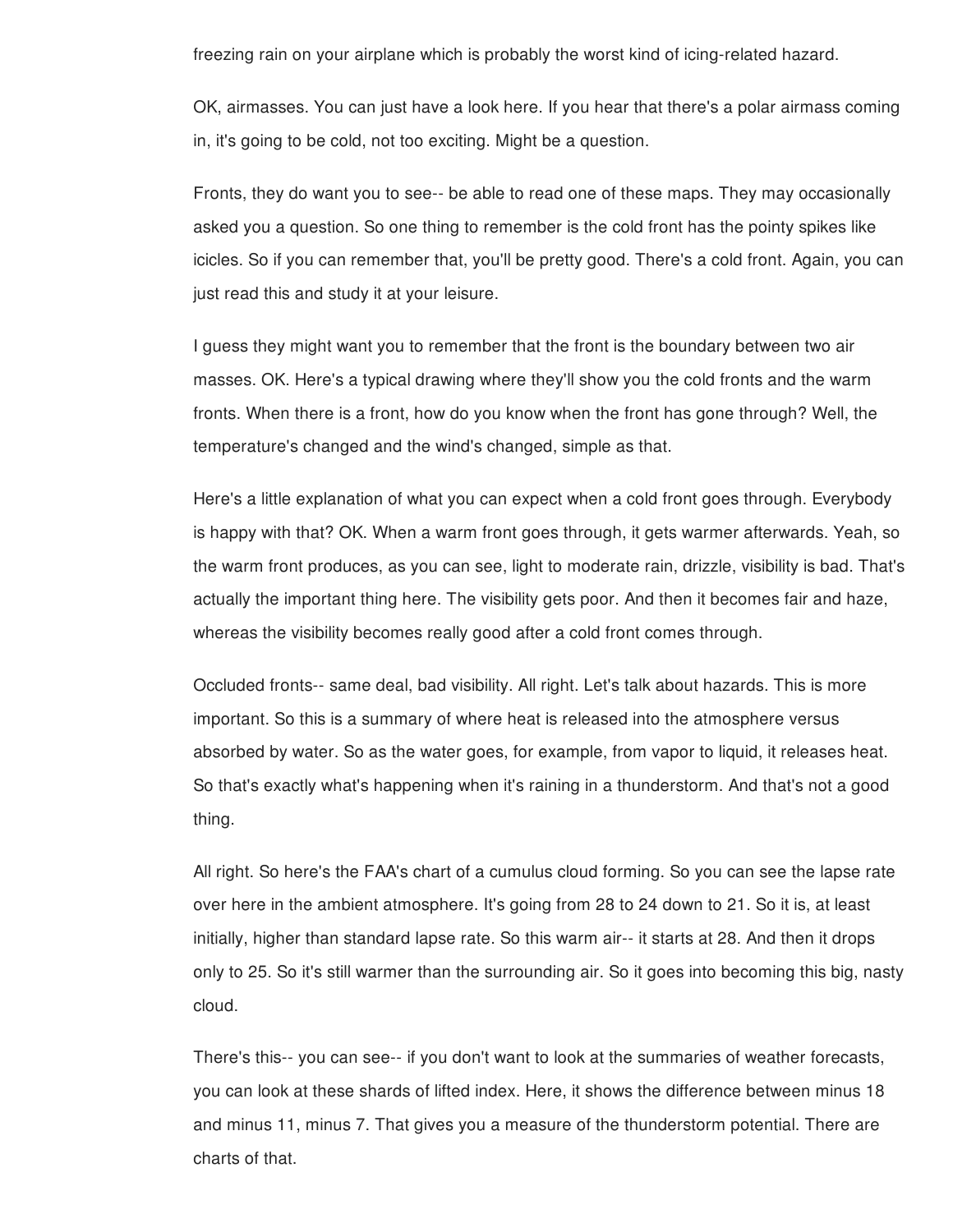But as pilots, this is more what we deal with on our practical day-to-day basis. We just look at the next rad data from the radar stations that are strewn around the country. And if it's red, we try to find a path around it, because there's just not much else you can do in a little aircraft. It's possible that you could get over this entire front if you were in a jet that could climb up to 40,000 feet or higher. But in a Piper or Cessna or Cirrus, you're just not going to be able to do that.

OK. The thunderstorm lifecycle-- this is, I think, my favorite test question. How do you know that the thunderstorm has reached its mature stage? Well, it's raining, simple as that. If it's raining, it's mature. If it's dissipating, you're going to get these downdrafts. If it's building, you get updrafts.

So everything comes up, and then it all comes down. OK. Look at that nasty thunderstorm. You're going to get turbulence right on top of it. If you can clear that thunderstorm by 5,000 feet, it'll probably nice and smooth. So this is your good argument for a plane that can go to 51 [INAUDIBLE] or 510. Airliners don't go that high. The latest these jets go much higher than airliners.

All right. The hazard-- we're going to hear more about this tomorrow from [? Dojo, ?] from the Brazilian Air Force. But there is this chart here that shows you how much load factor-- that's in g's. If you're going pretty fast, you can pretty quickly get into the structural damage range. So that's why they tell you-- this these lines here are basically-- this is how many g's you can get on the aircraft with either extreme movements on the controls or extreme movements that are imposed on you by a thunderstorm or something. So the takeaway from this diagram is slow down if you get into heavy turbulence, because then the airplane will stall before it bends. And stalling can be corrected by pushing the nose down.

OK. So these are all of the hazards from thunderstorms. Again, it's a lot better-- in this day and age, there's so much information out there and datalink available in the cockpit that going through thunderstorms is just much less common than it used to be. And therefore, don't really have to remember too much, other than don't fly through a thunderstorm.

Microburst-- however, if you're trying to land and beat the thunderstorm, you can actually get into a little bit of trouble, because the wind right before a thunderstorm or right after can be pretty squirrelly and cause you some difficulties here. Let's see. What do we have?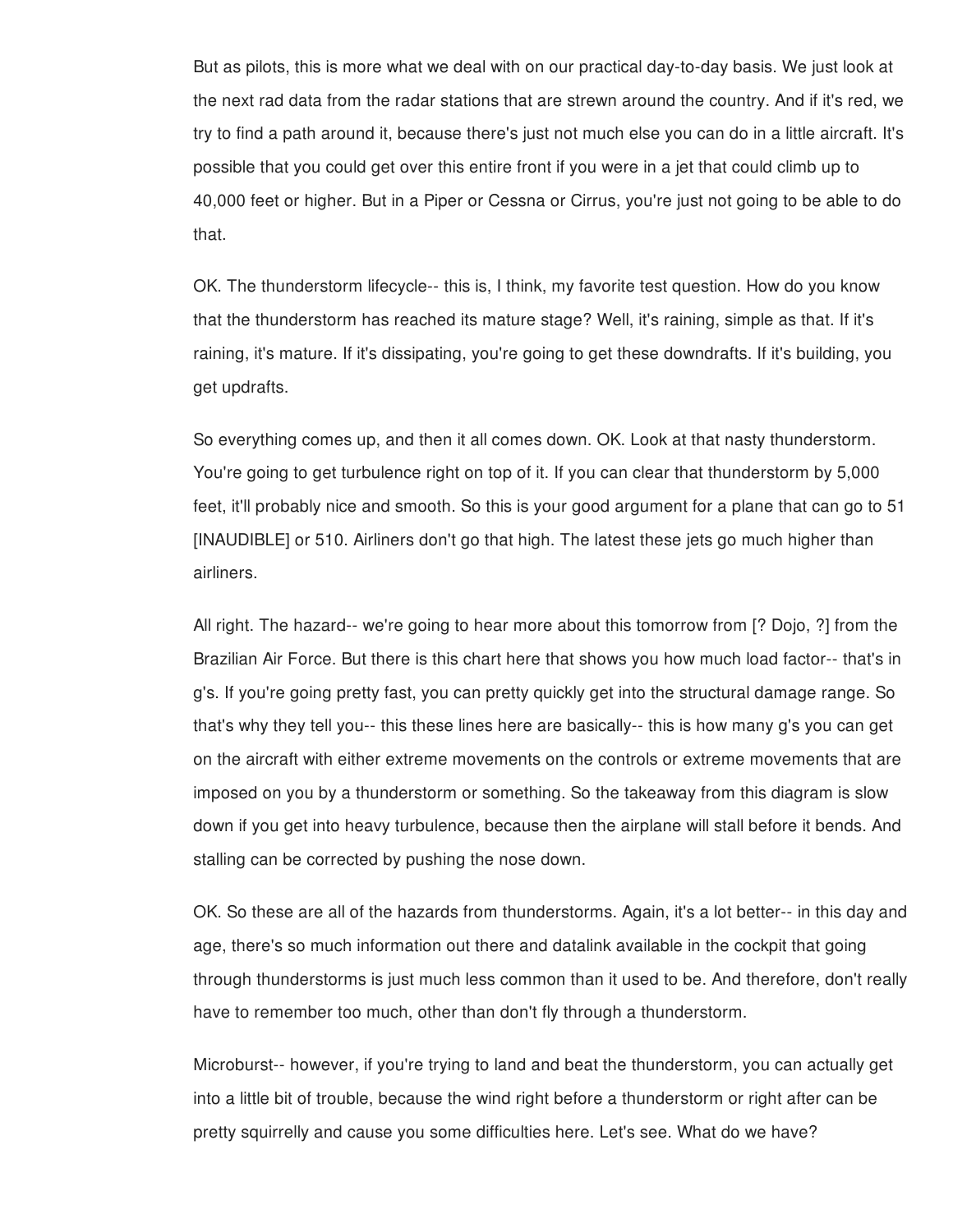So here, this airplane is getting a performance boost from a strong headwind. Now, not much is happening, except that it's getting pushed down, maybe faster than the airplane can climb. And at this point, you're getting a performance reduction from this big tailwind. So that's reducing-- you might think, well, that's great. I'm getting pushed along with a tailwind. But if it's suddenly taking away your airspeed, then that's not a performance boost.

All right. So the thunderstorm emergency procedures are, again, probably a little bit less relevant now that we're living in this world of constant datalink and NEXRAD data. 2006, there was a famous accident with a former test pilot, Scott Crossfield, who maybe didn't get the best advice from air traffic control. And I don't think he had datalink in his cockpit.

The Boeing B 29 bomber crews, they would fly, I think, seven or eight hours from an island in the Pacific over to Japan. And during those eight hours, they had satellite data, no data from a ground station. So they just had no idea what they were going through. And they didn't go as high as the designers thought that airplane was designed to go, super high.

But they were so loaded up with fuel and bombs, they couldn't practically climb all that high. So they were going at 10-15,000 feet over the ocean. And at those altitudes, you can't really see- you may get into an embedded thunderstorm. Today's airliners, they go so high that you really are never in a position where you blunder into stuff, or almost never, because you're in the clear, and you can just see the towering cumulus and not fly there. You just back yourself around them.

So I guess-- yeah, the final statement there is, get-there-itis hasn't been cured. So as a pilot, the safest thing you can do is really fight that tendency to want to complete the mission as planned and overcommit to your plan of action. All right. There are three other categories of turbulence to worry about.

Probably the worst is due to terrain, like mountains. This low level turbulence from thermals is not crazy. But as I said, if you get above the clouds, that plane on top is going to be in a nice, smooth air. Wake turbulence [INAUDIBLE] is also another thing to consider. Let's look at that.

So if you're taking off behind an airplane, so look at that-- heavy, slow and in clean configuration. So airplanes will tend to retract their flaps, and therefore be in a clean configuration shortly after takeoff, whereas, if they're landing, the flaps are down. They're not generating quite as much wake turbulence. Although, still if you land behind a Boeing, in your little Cessna, you will notice that.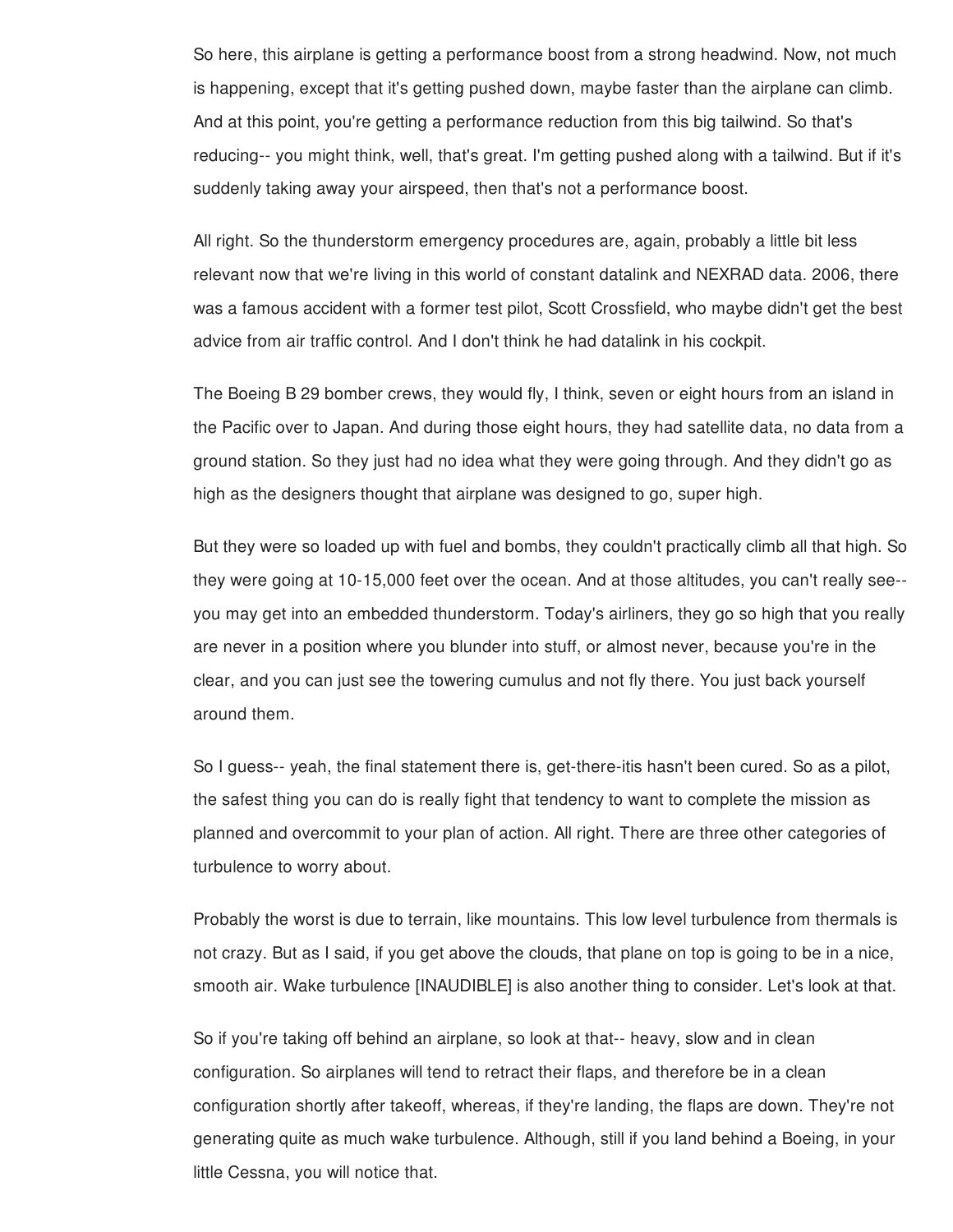The solution here-- and I think this is a test question-- is you land or take off beyond the touchdown point of a large aircraft. So if the large aircraft-- let's say the large aircraft landed right here in front of the laptop on the runway. You just fly a little bit higher. And you land maybe in the middle of the runway. And that way, you can't possibly get into wake turbulence, because it will have sunk below that big aircraft's flight path.

Controllers at a towered airport, they'll also separate you by the necessary number of minutes. They have a bunch of regulations about how much separation they have to have between aircraft. And then similarly, for liftoff point-- so if the big airplane-- again, this is not really that much of a practical problem, because so little runway is used by light airplanes.

But if the big airplane rotated and took off and started climbing here, well, then you take off and start climbing earlier. Of course, the climb rate of the big airplane is probably a lot better than you are. So you've got to think about which way the wind is going and maybe try to turn away from it. I've only really been stuck in weight turbulence once that I can think about. It was at Hanscom Field. And there was a heavy helicopter that was cleared to land on the runway, and then transitioned sideways.

And I was in the Cirrus. And I think the controllers didn't really think about, well, how much wake turbulence can a helicopter generate. So I was trying to land. And maybe about 200 feet above the ground, there was a sharp wing dip that I-- the good news is you don't have to be heroic to correct it, because, if your airplane is banked, the natural tendency is to want to take the bank out. So whenever your natural tendency is to do the safe thing, that's usually not much of a problem.

Oh yeah. So anyway, here's the FAA question. Who wants to give an answer? Shout it out. A, B, or C?

**AUDIENCE:** A.

**PHILIP GREENSPUN:** Yay. All right. So this is a practical issue, especially for anybody who wants to fly out west. You have the Sierra Mountains. You have the Rocky Mountains. And you have to be very careful when crossing these mountain ranges. If the wind aloft forecast is more than about 30 knots for the time that you're planning on crossing, you can expect this kind of turbulence on the lee side or the eastern side of those mountain ranges.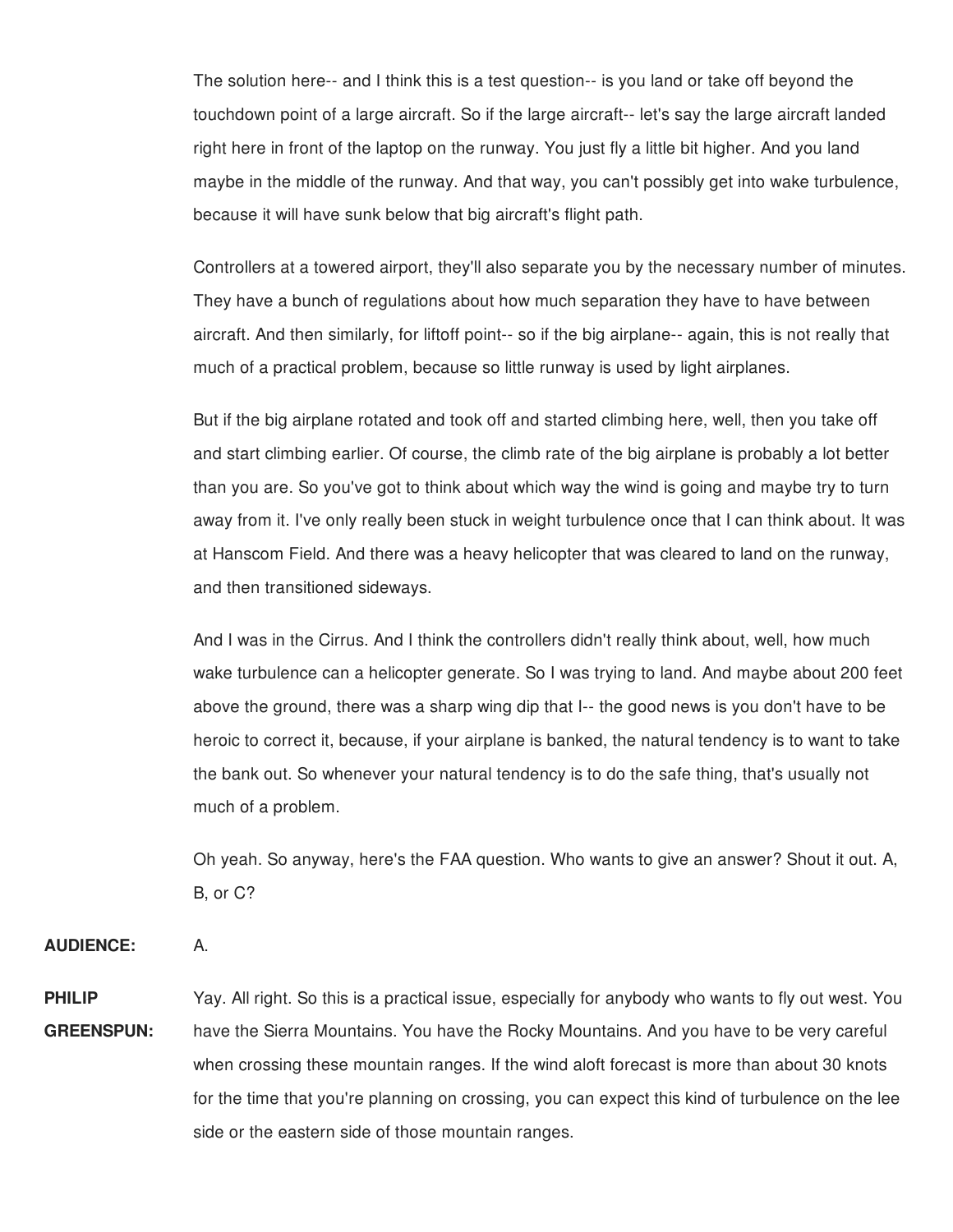So when I've crossed those mountains in light airplanes, I have usually done it first thing in the morning basically. So I arranged to shut down just short of the mountains the night before, and then cross early in the morning when the winds are typically calm. So you can look for these lenticular clouds. But again, if you saw the winds aloft forecast that it was going to be blowing 50 knots at 12,000 feet, you can be pretty sure that it's going to be turbulent.

All right. Structural icing-- you can get rime, clear or mixed. I'll just let you look through the conditions that lead to this. Clearing rime-- probably rime icing is more common. What happens? Everything gets worse about your aircraft. Especially if you're on autopilot, it's a challenge to recognize when icing is occurring. You can be in the air, fat, dumb, and happy while the airplane gets iced up.

So the worst part of it, I guess, is that you can't climb. Basically, when your airplane has all this performance reduction, you can summarize this all-- if it's only moderate icing, basically you have an aircraft that can't climb. All you can do is descend. So a good practical tip is, if you're- well, first off all, the good news is, if you're a VFR pilot, like you guys are going to become, initially you shouldn't have to worry about icing, because it's a phenomenon that occurs when you're in a cloud. So you shouldn't be in a cloud if you're a VFR pilot to begin with. So how did you get ice?

The exception might be freezing rain, if you somehow drive through freezing rain. But if you are instrument-rated and you are going somewhere-- I'm planning on going to New York next week in the Cirrus. So if it's cloudy, even if there's no icing forecast, I know that there is a risk of getting ice on the wings. So in the wintertime, I just say, well look, I'm not going to go unless it's above freezing on the surface, because, if I get iced up, then inadvertently I need an escape route.

And if it's going to be above freezing at, say, 3,000 feet, well, that's fine. I know that I probably won't be able to climb if I get moderate icing, but I will be able to descend. Even a brick can descend. So descend down to 3,000 feet, and all the ice will melt off. That would be great. But if it's below freezing on the surface, then it's basically a no-go.

I've definitely had icing a few times. And it's pretty scary. I was out on a day when with an instrument student. And it seemed like a perfect day to go practice instrument flying. There was no turbulence. There was just clouds everywhere, about 800 feet of ceiling. So you could be in the clouds, do real approaches, get experience with actual IMC.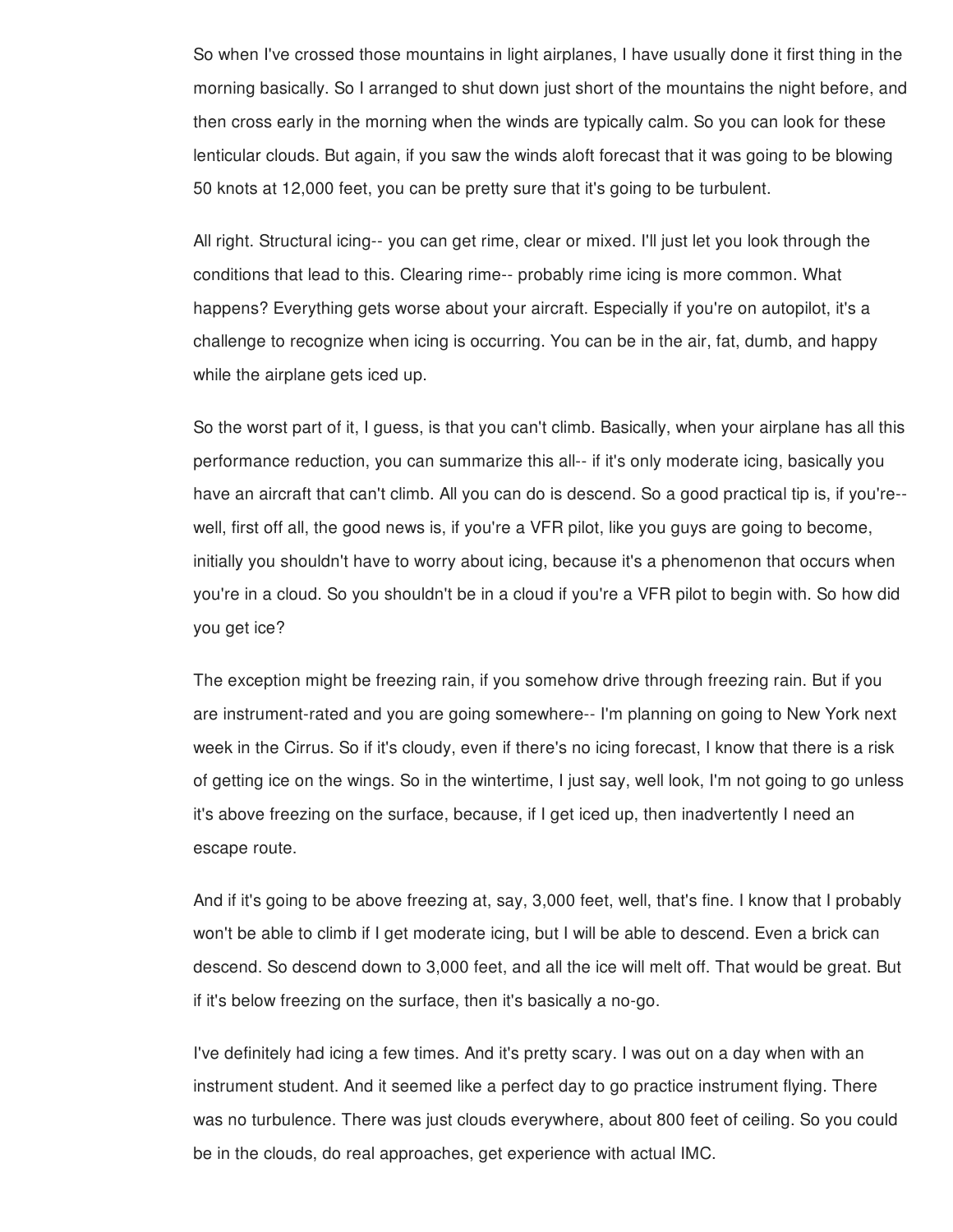And halfway through the flight, I started criticizing this guy for using way too much power. The power settings were all off. What are you doing wrong? And then I looked out on the wings. And I saw they were all frosted. So we descended. We managed to complete an ILS approach into Lawrence and pulled the airplane into a warm hangar and got it warmed up. So actually, as we were as we were flying, the FAA issued an AIRMET for icing, but the controllers never told us about it.

All right. Requirements for icing formation-- near freezing temperatures, minus 10 to 0, is the worst. You have to have a surface on which the ice can form. And you have to be invisible moisture, basically. So again, if you're flying in the clear with your VFR pilot certificate, icing should not be a factor for you. Yeah. So as I said below, go through a cold cloud only if you have an escape route of warm air below.

**AUDIENCE:** [INAUDIBLE] for the engine [INAUDIBLE] as far as getting the icing in the carburetor [INAUDIBLE].

**PHILIP GREENSPUN:** Yeah. So the question is, what about icing in the engine? So you can get carb ice that we talked about. You can get carb ice when it's 50 degrees outside, as long as it's humid. So it's slightly unrelated. The main problem with engines is that you can get ice in the induction.

> So if the intake for the engine where it's trying to breathe gets iced over, then there's an alternate-- again, they're relying on the hero pilot. Some airplanes actually, it'll just open automatically, the vacuum of trying to suck the air through the intake that's not working will cause some backup door to open. And a lot of-- most IFR-certified aircraft have an alternate air lever that you can pull and have air pulled from somewhere inside the-- it's a little more protected inside the airframe. Does that answer your question?

**AUDIENCE:** Yes. So I guess you're saying as long as the heat's working your [INAUDIBLE].

**PHILIP** As long as which heat?

**GREENSPUN:**

**AUDIENCE:** [INAUDIBLE]

**PHILIP GREENSPUN:** You're not going to get carb icing and airframe icing at the same time probably. I think, at that point, it's probably too cold. I'm not I'm not sure. Well, the other issue is you're probably not going to fly a carburated airplane into the clouds, because the real IFR airplanes that people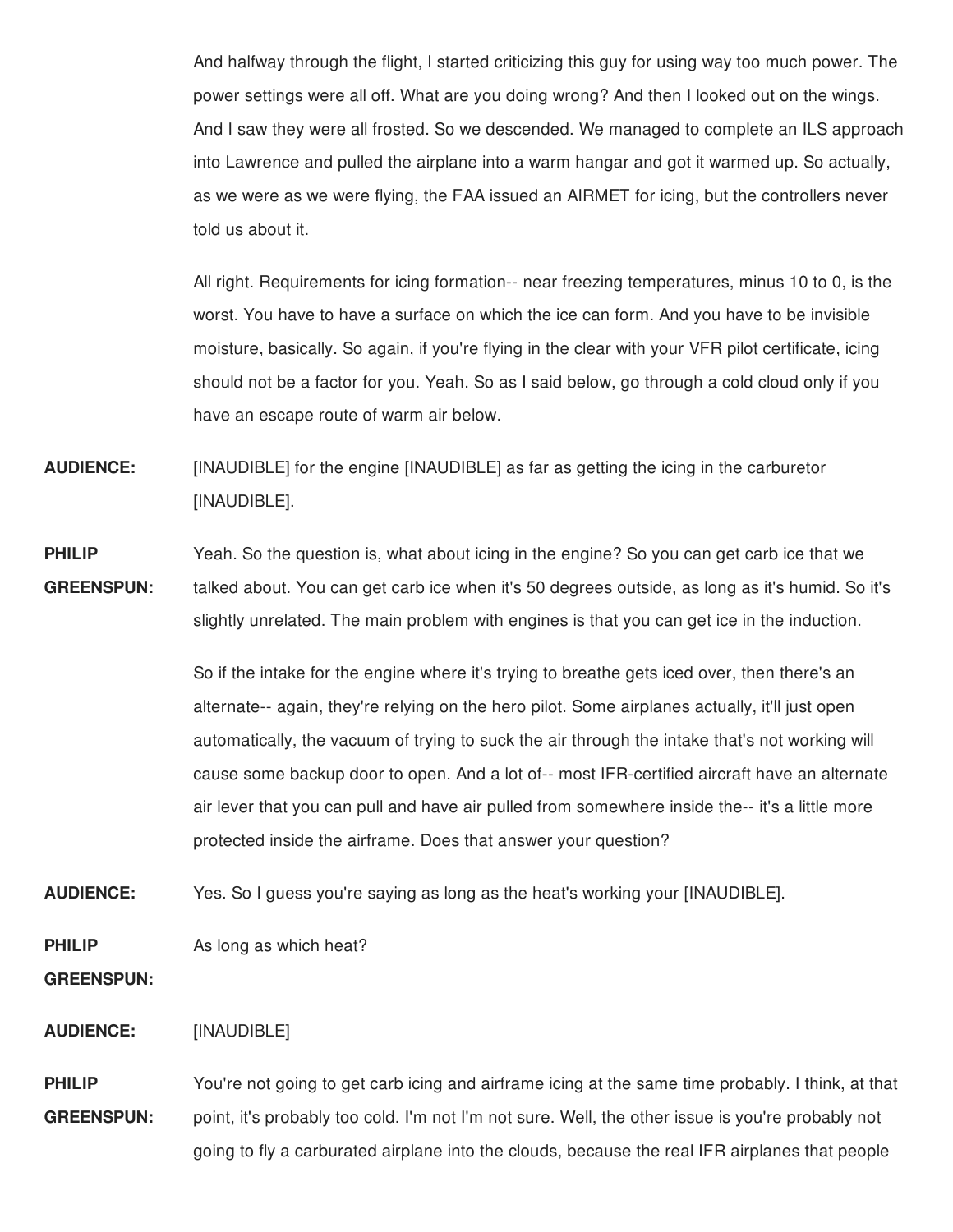use to travel, like Cirruses and Bonanzas and stuff, in challenging conditions, those are almost all fuel injected. But you do have to worry about induction icing, like I said.

OK. Icing layers are usually pretty thin. So if you're in a jet, you just add power and climb up another few thousand feet and you're out of it. Again, one of the effects of icing is to dramatically reduce your climb performance. So this best approach of climbing out of it is not always available.

You will end up using more power on the final approach. And you'll add speed as well, because the stall speed may have gone up. And you can't really be sure, since it hasn't been quantified and tested. You probably won't use flaps. And you'll not make severe turns. So there's a good NASA video that I encourage you to watch, especially as you work on higher performance aircraft and IFR. NASA has this great video about icing.

OK. How do the transportation class airplanes handle this? One approach is to push antifreeze out onto the wings. That used to be called TKS. Now, it's called CAV. It's just a brand name. So if you go to a flight school and you see a modern Cirrus, like the SR22s, the leading edges of the wings will be metal. And they'll have little tiny holes in them. And that's for this antifreeze to come out.

If you have a very light jet or a turbo prop, you may have rubber boots on the wings and on the tail surfaces. And those inflate to crack the ice off. The jets are really the ultimate-- the bigger jets all have bleed air. Remember, the jets are compressing air so much that it becomes really hot even before it's burned. So you pull the bleed air off the compressor, and you run it out into the leading edges of the wings. And that just melts the ice off.

The transporter aircraft, they also heat the windshields. So you'll be able to see when you do- if it's not above freezing at the airport, you'll have a clear windshield, so you can leave the runway. Even in very basic airplanes like a Cirrus, if they're IFR-certified, the pedo tube is going to be heated. There will be pedo heat.

OK. You can learn a whole bunch more about this. I think everything you know to pass the test is pretty much in the *Pilot's Handbook of Aeronautical Knowledge.* There's a little bit in the *AIM.* If you want to dig deeper and understand more of it, then I would encourage you to look at these FAA weather publications. One is about weather theory and one is about information that you can get from various sources.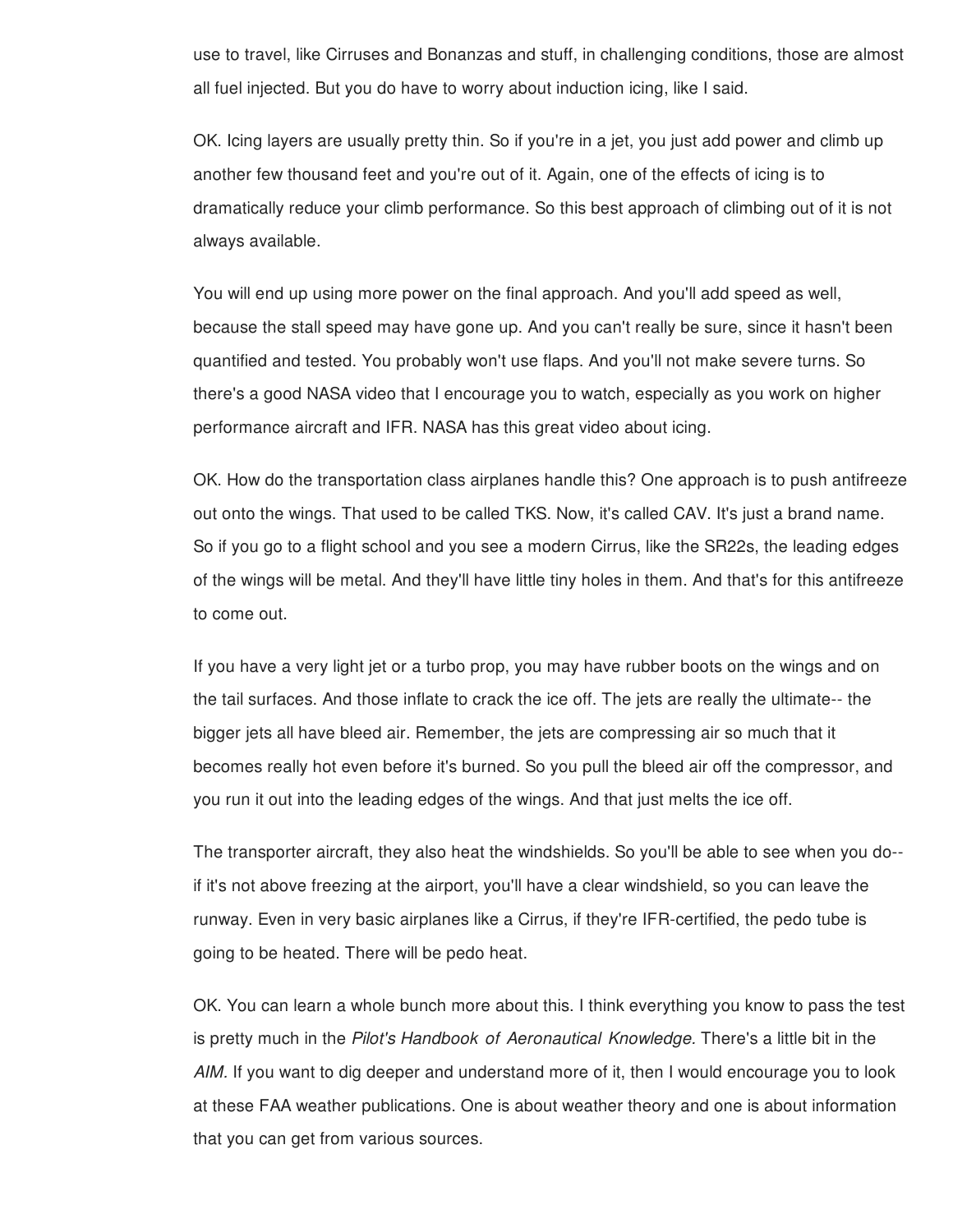There's also these videos that I would encourage you to look at. One of them is called "Ambushed by Ice" and "Into Deep--" these particular links, don't write those down, because I fixed them last night, but the Dropbox didn't update yet.

Do they have real-time weather data? So the question is, in your basic trainer airplane, do they have real-time weather data? So let's just talk about East Coast Aero Club is a typical higher end flight school. About maybe 10 years ago, almost all the aircraft had a Garmin IFRcertified GPS put in, a Garmin 430. So at that point, you had a really good GPS. But they did not have XM weather pulling data from satellites, which we'll talk about in a little bit, because it's a \$500 a year subscription and a \$10,000 box. So people didn't want to do it.

With ADS-B, the FAA is now providing some of the same data that XM was providing for free, as long as you have an ADS-B in transponder. And the East Coast Aero-- well, everybody has to upgrade to ADS-B by 2020. Not everybody has to have ADS-B in, but I think East Coast Aero Club's probably fairly typical of the better flight schools. They've put-- or they're gradually putting in a ADS-B in and out transponders in all their aircraft. It won't display in the cockpit. You'll have to have your phone, your iPad, or something. But you'll be able to see-- you'll be able to see NEXRAD radar picture. You'll be able to get METARs and TAFs. You'll get all of that. So I think--

**TINA:** But if you don't want to rely on someone else-- this is MIT. You can actually get that data yourself. So when we talk about weather data today, we're going to also talk about how you can do it yourself, build your own Stratux ADS-B receiver. And I've actually done this. It was really fun to do. It's very easy, actually. Basically, based on a Raspberry Pi with a couple of antennas, with a little cooling fan, you can build a little box that can receive that weather data. And it actually-- the software is open source. And it can sync with your other tools.

> So I have it synced with my Foreflight app. So when I'm flying, I plug that in, I bring a backup battery for it. And it gives me weather data and some other traffic data. And we'll be talking about that in a couple hours.

**PHILIP GREENSPUN:** Yeah, I should have noticed. As Tina said, a lot of flight school customers for the last five years would bring little battery powered boxes and stick them to the windshield of whatever they're flying. And they would get a whole bunch of more modern services.

> I personally don't love that. When I started out in my flying career, I had my big flight bag with all the stuff I was going to bring into the airplane. And now, I have the philosophy that I don't